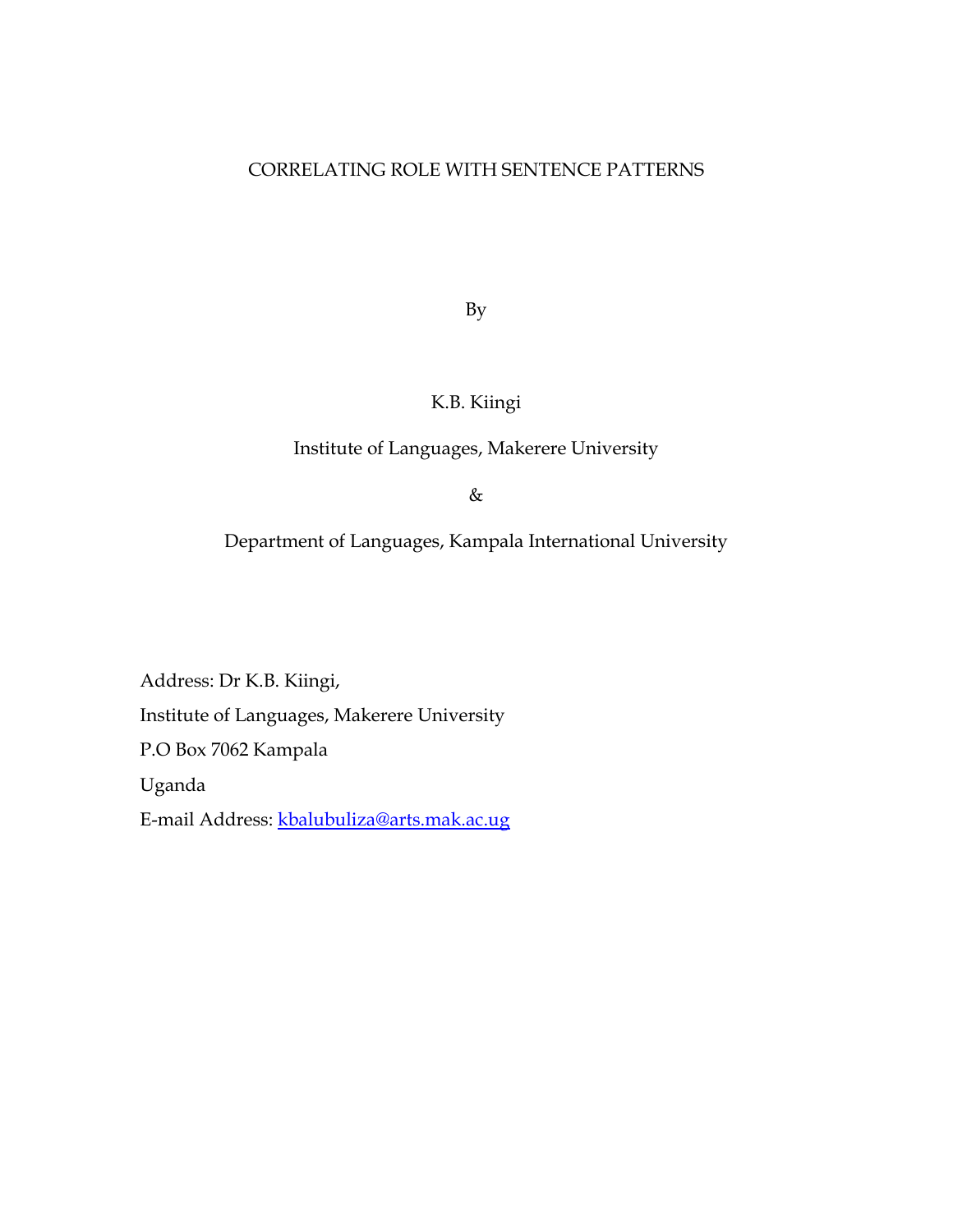#### CORRELATING ROLE WITH SENTENCE PATTERNS

The paper is the immediate sequel to the Domainal Role Theory I posted on the website at **www.luganda.com** in March 2011. The theory, it will recalled, is constituted by three axioms. First, I posit seventeen semantic entities, seventeen correlative semantic situations, and seventeen correlative semantic domains. Second, I identify twenty –four semantic roles. Third, I conceive of meaning as in (1):

(1)  $\theta \tau (\delta)$ 

where  $θ$ , τ, and  $δ$  is a role, category ( i.e. entity or situations), and domain respectively.

If inclusion is adopted as the classificatory criterion, the domains are classifiable as  $(2) - (7)$  below:

|          | $(2)$ $p'' =$ |                                                                                                                                                                                                                                                                                                                                                                                              | $p'' + \varnothing$                                               |
|----------|---------------|----------------------------------------------------------------------------------------------------------------------------------------------------------------------------------------------------------------------------------------------------------------------------------------------------------------------------------------------------------------------------------------------|-------------------------------------------------------------------|
| $(3)$ d" |               | $\frac{1}{2} \frac{1}{2} \frac{1}{2} \frac{1}{2} \frac{1}{2} \frac{1}{2} \frac{1}{2} \frac{1}{2} \frac{1}{2} \frac{1}{2} \frac{1}{2} \frac{1}{2} \frac{1}{2} \frac{1}{2} \frac{1}{2} \frac{1}{2} \frac{1}{2} \frac{1}{2} \frac{1}{2} \frac{1}{2} \frac{1}{2} \frac{1}{2} \frac{1}{2} \frac{1}{2} \frac{1}{2} \frac{1}{2} \frac{1}{2} \frac{1}{2} \frac{1}{2} \frac{1}{2} \frac{1}{2} \frac{$ | $g'' + n'' + l'' + t''$                                           |
|          | $(4)$ m'' =   |                                                                                                                                                                                                                                                                                                                                                                                              | $r'' + f'' + z''$                                                 |
|          |               |                                                                                                                                                                                                                                                                                                                                                                                              | (5) $b^{(0)''}$ = $k^{(0)''} + e^{(0)''} + c^{(0)''} + s^{(0)''}$ |
| (6)      | $h^{(0)''}$ = |                                                                                                                                                                                                                                                                                                                                                                                              | $v'' + b^{(0)''}$                                                 |
| (7)      | $i^{(0)''}$   | $\overline{\phantom{0}}$ =                                                                                                                                                                                                                                                                                                                                                                   | $d'' + m'' + b^{(0)''} + h^{(0)''}$                               |

The propositional domain p" is unique in that propositions are distinct from the dimensional (d"), material (m"), mental (volitional b", nonvolitional  $b^{0}$ "), human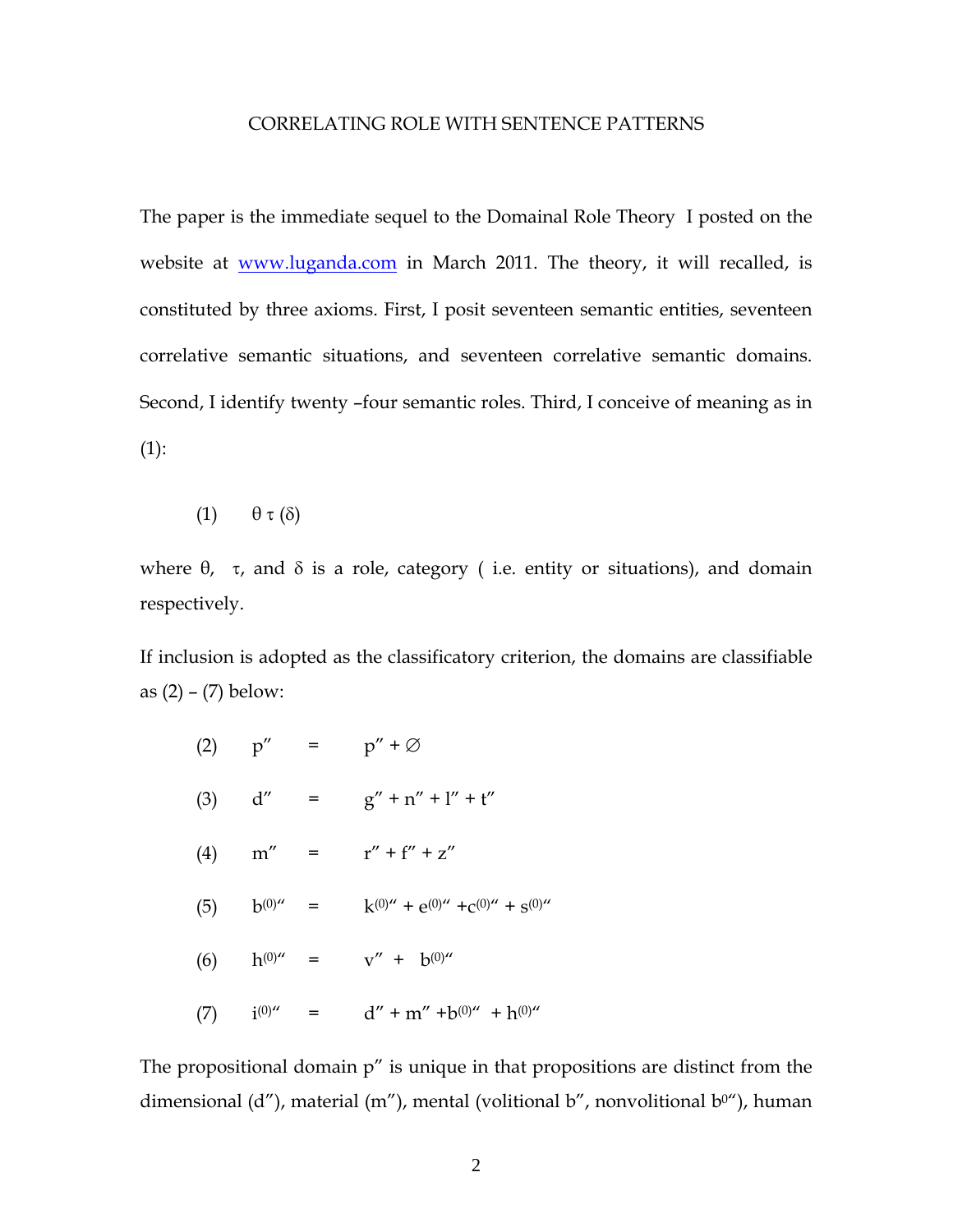(volitional h'', nonvolitional h<sup>0"</sup>) and institutional (volitional i'', nonvolitional i<sup>0"</sup>) domains. Propositions are outside space-time.

The dimensional domains  $d''$  subsumes the quantitative  $(g'')$ , numerical  $(n'')$ , spatial  $(1'')$  and temporal  $(t'')$  domains. The artificial  $(r'')$ , plant  $(f'')$  and animal  $(z'')$  domains are material. The mental domain has the psychomotor  $(k'')$ , emotional (e"), cognitive (c") and communicative (s") domains as components. The human domain is definable as a union of the corporal  $(v'')$  and mental  $(b'')$ , domains. Finally, the dimensional (d"), material (m"), mental (b") and human (h") domain make up the institutional (i") domain. It may prove to be useful to diagrammatize the classification of domains thus undertaken.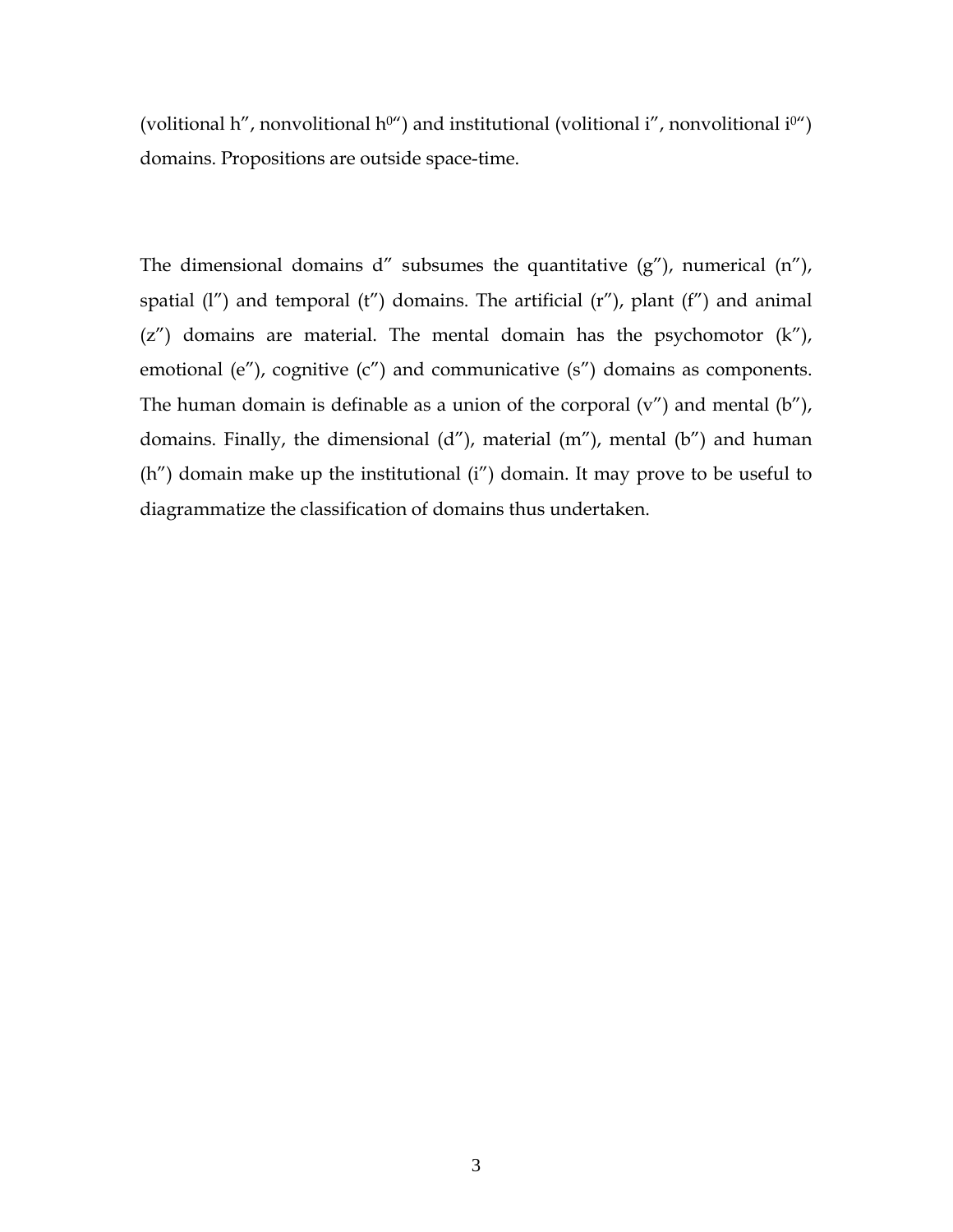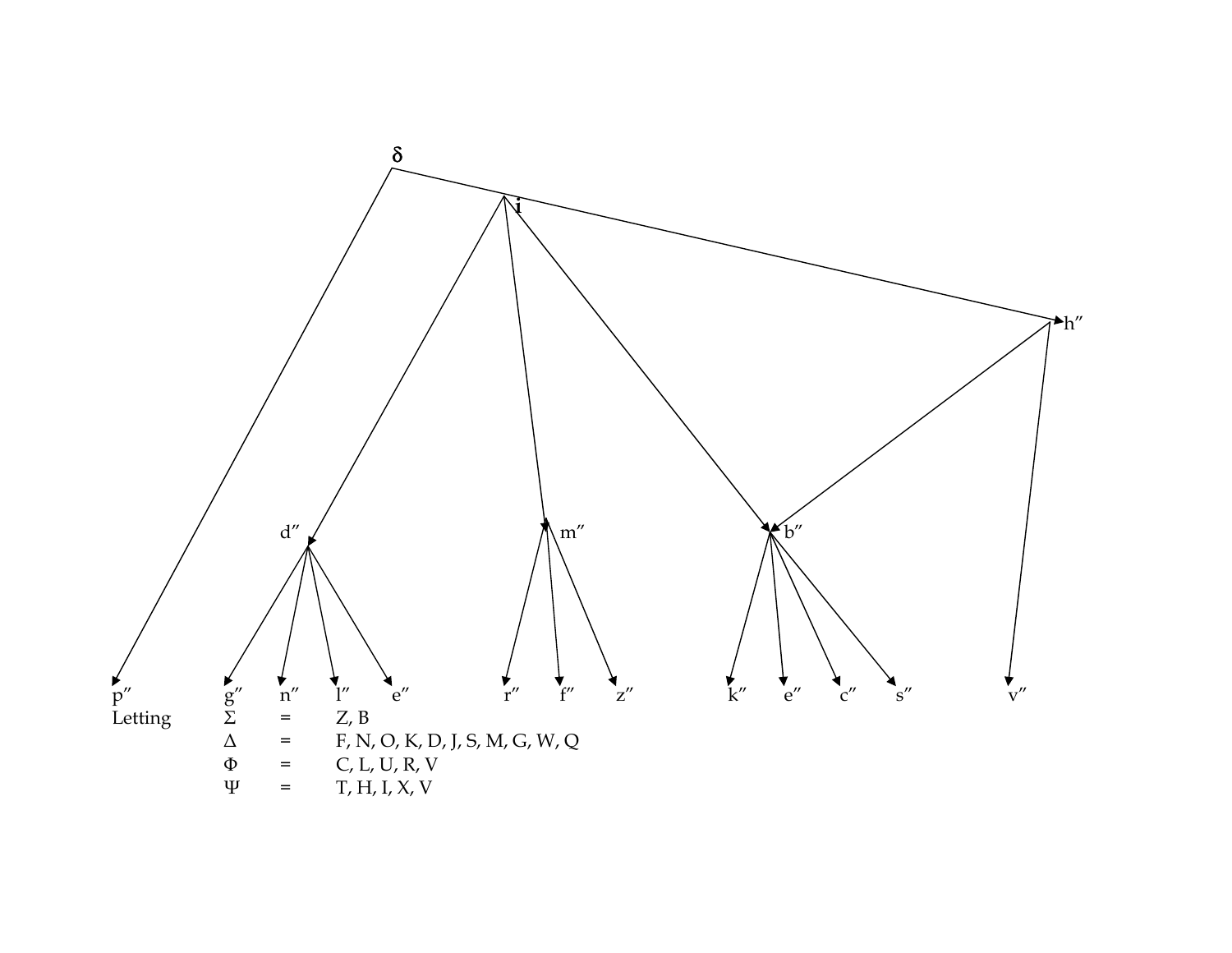the following role patterns suggest themselves:

- (8) [Σ]
- (9) [Σ Δ]
- (10) [Ψ Α]
- (11)  $[C E[\Sigma]]$
- (12)  $[C E [\Sigma \Delta]]$
- (13) [C E [Ψ Α]]
- (14)  $[C E [C E \mathbf{Z}]]]$

| with | Ŝ | $=$ | subject    |
|------|---|-----|------------|
|      |   | $=$ | verb       |
|      |   | $=$ | complement |
|      |   | $=$ | adverbial  |
|      |   | $=$ | object     |

# the following sentence pattern are definable:

| (15) | $< \hat{S}$ V ( $\hat{C}$ ) >              |
|------|--------------------------------------------|
| (16) | $<\hat{\textrm{S}}$ V $\hat{\textrm{A}}$ > |
| (17) | $<\hat{S}$ V $\hat{O}$ >                   |
| (18) | $\langle$ Ŝ V Ô (Ĉ >                       |
| (19) | $\langle$ Ŝ V Ô Â >                        |
| (20) | $<\hat{S}$ V Ô Ô>                          |
| (21) | $<\hat{S}$ V Ô (Ĉ) Ô>                      |
|      |                                            |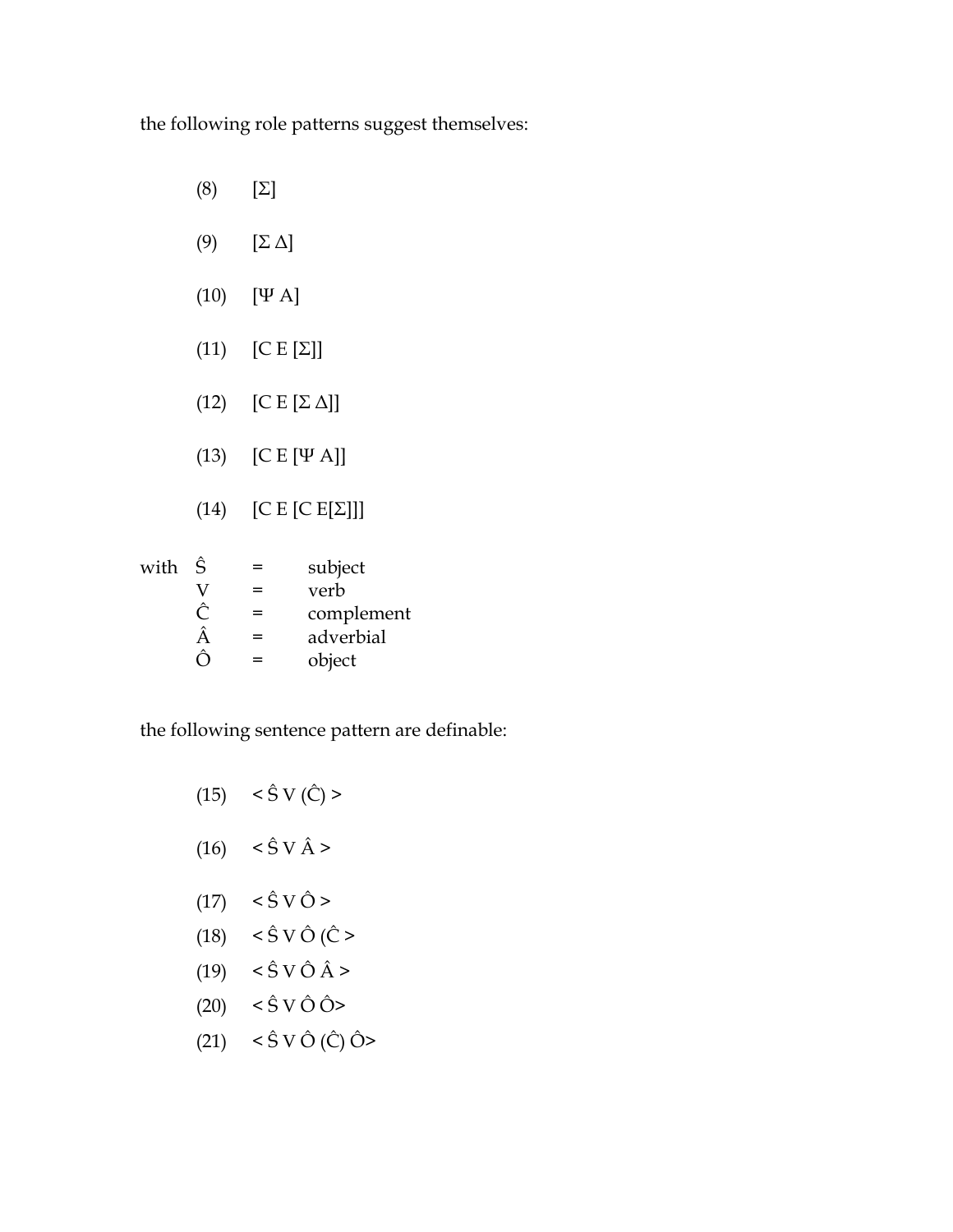Now that the role and sentence patterns are in place, let the correlation between them be exhibited as follows:

| (22) | $\langle$ S V $\hat{C}$ >                       | ≡        | $[\Sigma]$              |
|------|-------------------------------------------------|----------|-------------------------|
| (23) | $\langle \hat{S} V \hat{A} \rangle$             | $\equiv$ | $\{\Sigma \Delta\}$     |
|      | $(24) < \hat{S} \text{ V} \hat{O}$              | $\equiv$ | $[\Psi A]$              |
|      | $(25) \quad < \hat{S} \vee \hat{O} \hat{C} >$   | $\equiv$ | $[C E[\Sigma]]$         |
|      | $(26) \quad < \hat{S} \vee \hat{O} \hat{A} >$   | $\equiv$ | $[C E [\Sigma \Delta]]$ |
| (27) | $\langle$ Ŝ V Ô Ô $>$                           | $\equiv$ | $[C E [\Psi A]]$        |
| (28) | $< \hat{S}$ V $\hat{O}$ ( $\hat{C}$ ) $\hat{O}$ | $\equiv$ | [C E [C E [Z]]]         |

From (22) – (28) it is evident that syntax and semantics are isomorphic. Receive four examples which should suffice to initiate proof of the syntacticosemantic isomorphism.

| (29a) | $h_1$ widens r for $h_2$                              |
|-------|-------------------------------------------------------|
| (29b) | $\langle$ Ŝ V Ô Â >                                   |
| (29c) | $[Ch_1(k'') E[Br (l'')Nh_2]]$                         |
| (29d) | r widens for h2                                       |
| (29e) | $\langle$ S V $\hat{A}$ >                             |
| (29f) | [ B r (l'') Nh <sub>2</sub> ]                         |
| (29g) | r widens or r becomes wide                            |
| (29h) | $< \hat{S} V(\hat{C}) >$                              |
| (29i) | [B]                                                   |
| (30a) | h opens $r_1$ with $r_2$                              |
| (30b) | $\langle \hat{S} V \hat{O} (\hat{C}) \hat{O} \rangle$ |
| (30c) | $[Ch (k'') E [Vr_2 (l'')E [Br_2 (l'')]]]$             |
|       |                                                       |